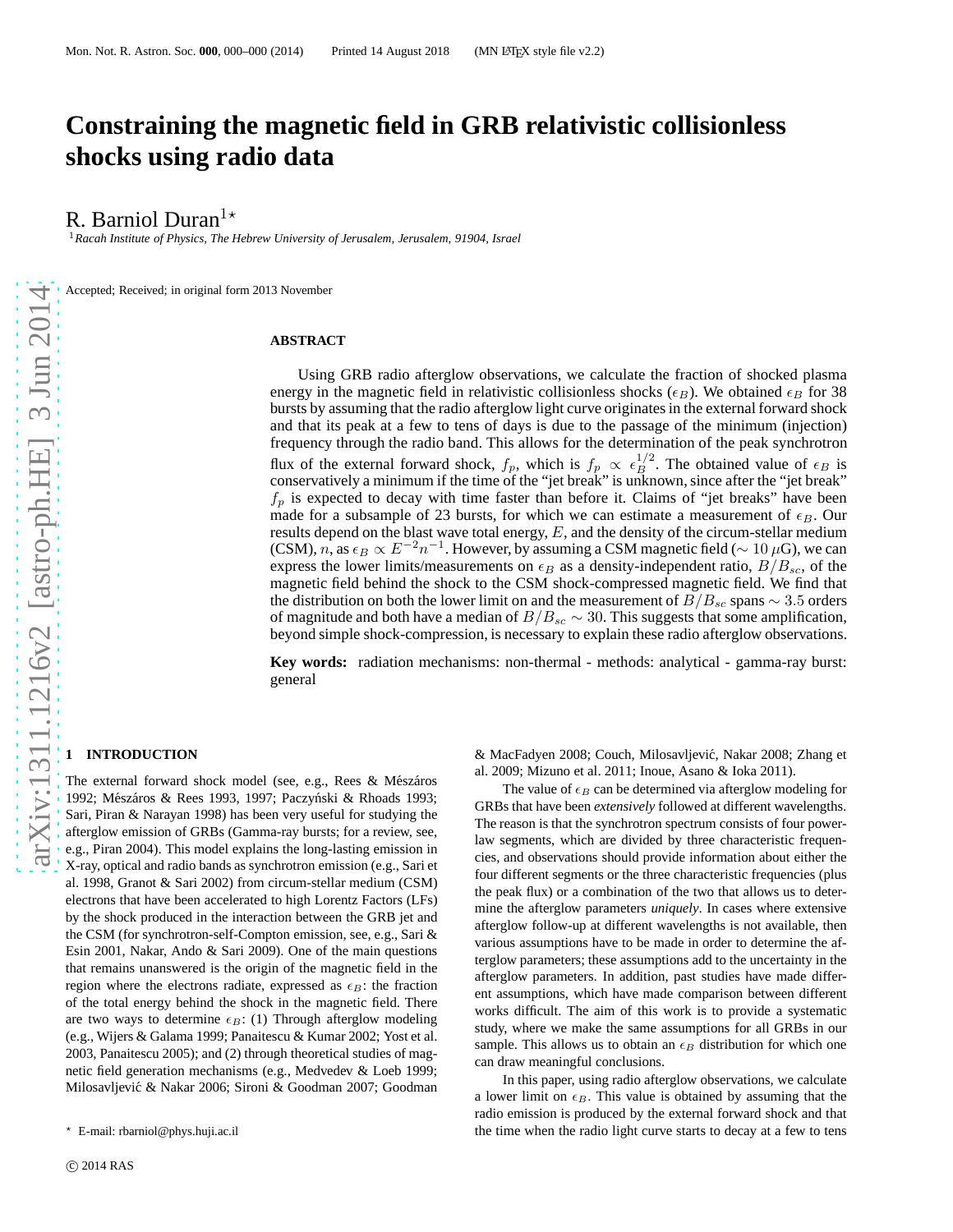of days is due to the passage of the minimum (injection) frequency through the radio band. The observed peak of the radio light curve indicates then the spectral peak of the external forward shock,  $f_p$ , which depends on  $\epsilon_B$  as  $f_p \propto \epsilon_B^{1/2}$  (e.g., Granot & Sari 2002) and allows for an estimate of  $\epsilon_B$ . The reason why  $\epsilon_B$  is a minimum is because we conservatively ignore if a "jet break" has been observed or not. The "jet break" occurs when the opening angle of the jet is approximately equal to the inverse of the blast wave Lorentz factor and at this time the light curves show an achromatic break (e.g., Rhoads 1999; Sari, Piran, Halpern 1999). After the "jet break",  $f_p$ decays with time faster than before it, therefore, if the light curve peaks after the "jet break", our method would yield a larger value of  $\epsilon_B$ .

The identification of the "jet break" is not always a straightforward issue (e.g., Liang et al. 2008; Kocevski & Butler 2008; Racusin et al. 2009; Leventis et al. 2013). This is the reason why we chose a conservative approach and estimated a lower limit on  $\epsilon_B$ . Nevertheless, a subsample of GRBs in this work have available "jet break" times, which have been estimated in combination with optical and/or X-ray afterglows. For this subsample, the lower limit can be transformed into a measurement, but not without keeping in mind the uncertainties mentioned above.

The lower limits/measurements of  $\epsilon_B$  in this study depend on the blast wave total energy and the density of the CSM. However, assuming a magnetic field in the CSM, we can express our value of  $\epsilon_B$  as a ratio of the magnetic field behind the shock, B, to the CSM shock-compressed magnetic field,  $B_{sc}$ , which turns out to be independent of CSM density. This ratio,  $B/B_{sc}$ , allows us to determine how much amplification – beyond shock compression – is needed. Since we are using mainly radio data, we make certain assumptions to determine  $B/B_{sc}$  (as mentioned above). However, in this particular study, the only unknowns are the total energy in the blast wave, which can be determined with some degree of confidence by knowing the observed gamma-ray radiated energy during the GRB, and the seed (unshocked) magnetic field in the CSM, which is taken to be  $\sim 10 \mu$ G. The method presented in this paper provides a quick way to estimate a lower limit/measurement of  $\epsilon_B$  (and  $B/B_{sc}$ ); it should not be used as a substitute for careful and dedicated afterglow modeling, but it certainly provides a novel way to handle a large number of GRBs easily.

The present paper follows the work by Santana, Barniol Duran & Kumar (2014), in which they use optical and X-ray data to determine  $\epsilon_B$  for a large number of bursts. The main idea of their work is to: 1. use the optical emission to determine  $\epsilon_B$  by assuming that this emission was produced in the external forward shock, and 2. use the X-ray steep decay observed in many X-ray light curves, which does *not* have an external shock origin, to place an upper limit on  $\epsilon_B$  by assuming that the external forward shock emission is below the observed steep decay. The present work attempts to use another wavelength, the radio band, to determine  $\epsilon_B$  by yet another method, and thus compare our findings with those of Santana et al. (2014) and other authors.

In Section §[2](#page-1-0) we present how a measurement of  $\epsilon_B$  (or a lower limit) can be obtained using the peak of the radio light curve. We present our sample in §[3,](#page-2-0) which is taken from Chandra & Frail (2012). This sample is used to obtain a lower limit on  $\epsilon_B$ , and also to obtain a measurement of  $\epsilon_B$  for those bursts which have an estimate of the jet break time. We present our results in the form of histograms in §[4.](#page-2-1) We discuss these results and present our conclusions in §[5.](#page-4-0)

## <span id="page-1-0"></span>**2 FINDING**  $\epsilon_B$  **THROUGH RADIO OBSERVATIONS**

In the external forward shock model (see, e.g., Sari et al. 1998) the injection (or minimum) frequency,  $\nu_i$ , which is the synchrotron frequency at which the injected electrons with the minimum LF radiate behind the shock, decreases with time as  $\propto t^{-1.5}$ . At  $\nu_i$ , the specific flux of the external shock is a maximum, which we denote as  $f_p$ . At a few to ten days after the burst,  $\nu_i$  is predicted to be in the radio domain,  $\nu_R$ . Thus, radio afterglow observations provide the best opportunity to determine the value of  $f_p$ .

## <span id="page-1-5"></span>**2.1**  $v_i$  **crosses the radio band before the jet break**

The radio afterglow light curve, for  $\nu_R < \nu_i$ , is predicted to rise slowly with time as  $\propto t^{1/2}$  (stay constant) for the case of constant CSM (wind profile), and to start decreasing at the time when  $\nu_i =$  $\nu_R$ , which we denote as  $t_i \equiv t(\nu_i = \nu_R)$  (referred to as  $t_m$  in the notation of Sari et al. 1998). This is true if  $t_i < t_j$ , where  $t_j$  is the jet break time (Rhoads 1999; Sari, Piran, Halpern 1999). The predicted synchrotron peak flux in the external forward shock occurs at  $\nu_i$  and it is given by (Granot & Sari 2002)

<span id="page-1-2"></span>
$$
f_p = (9.93 \times 10^3 \mu \text{Jy})(p+0.14)(1+z)\epsilon_B^{1/2} n_0^{1/2} E_{52} d_{L,28}^{-2}, \quad (1)
$$

where  $p$  is the power-law index for the energy distribution of injected electrons,  $E$  is the isotropic kinetic energy in the external shock, *n* is the CSM density, *z* is the redshift and  $d<sub>L</sub>$  is the lumi-nosity distance<sup>[1](#page-1-1)</sup>. We use the convention  $Q_x = Q/10^x$ . Eq. [\(1\)](#page-1-2) is correct for a constant density medium; however, we will express our results later in a density-independent manner, and show that our method is independent of density stratification (see §4).

If we can identify the time of the peak of the radio light curve,  $t_p^{obs}$ , as  $t_p^{obs} = t_i$ , and the peak flux at this time is  $f_p^{obs}$ , then  $f_p = t_j$  $f_p^{obs}$  and this yields [see eq. [\(1\)](#page-1-2)]

<span id="page-1-4"></span>
$$
\epsilon_B = \left[ \frac{f_p^{obs}}{9.93 \times 10^3 \mu \text{Jy}} \frac{d_{L,28}^2}{(p + 0.14)(1 + z)E_{52}} \right]^2 \frac{1}{n_0}.
$$
 (2)

#### **2.2**  $\nu_i$  **crosses the radio band after the jet break**

If  $t_i < t_i$ , then for  $\nu_R < \nu_i$  the radio light curve is predicted to rise as  $\propto t^{1/2}$  (stay constant) for the case of constant CSM (wind profile) and at  $t_j$  to remain roughly constant<sup>[2](#page-1-3)</sup> until  $t_i$ , when the light curve will decrease as  $\sim t^{-p}$  (Rhoads 1999; Sari et al. 1999).

We can find an equation analogous to eq. [\(2\)](#page-1-4) for this case. After the jet break, the peak flux decreases as  $f_p \propto t^{-1}$  independent of density medium (Sari et al. 1999). This same behavior of  $f_p$ is found in detailed numerical simulations of a GRB jet interacting with a constant or a wind density medium (De Colle et al. 2012, van Eerten & MacFadyen 2013). At  $t_i$ , when the light curve starts decreasing rapidly, the peak flux is smaller than at  $t_i$  and it is given by  $f_p(t_i/t_j)^{-1}$ . If we can identify the time when the radio light curve starts decreasing rapidly,  $t_p^{obs}$ , as  $t_p^{obs} = t_i$ , and the flux at this time

<span id="page-1-1"></span><sup>&</sup>lt;sup>1</sup> The formula for  $f_p$  in Leventis et al. (2012), derived based on 1D rela-tivistic hydrodynamic simulations, is consistent with eq. [\(1\)](#page-1-2) within  $∼ 30$ per cent. Given the level of uncertainty of our observables (see §[3\)](#page-2-0) and of our assumptions, we will simply use eq. [\(1\)](#page-1-2).

<span id="page-1-3"></span>After the jet break, for  $\nu_R < \nu_i$ , the radio light curve has been shown analytically to decrease very slowly as  $t^{-1/3}$  (Rhoads 1999; Sari et al. 1999), however, numerically, the light curve is found to be roughly constant (e.g., Zhang & MacFadyen 2009). In any case, we assume a roughly constant light curve.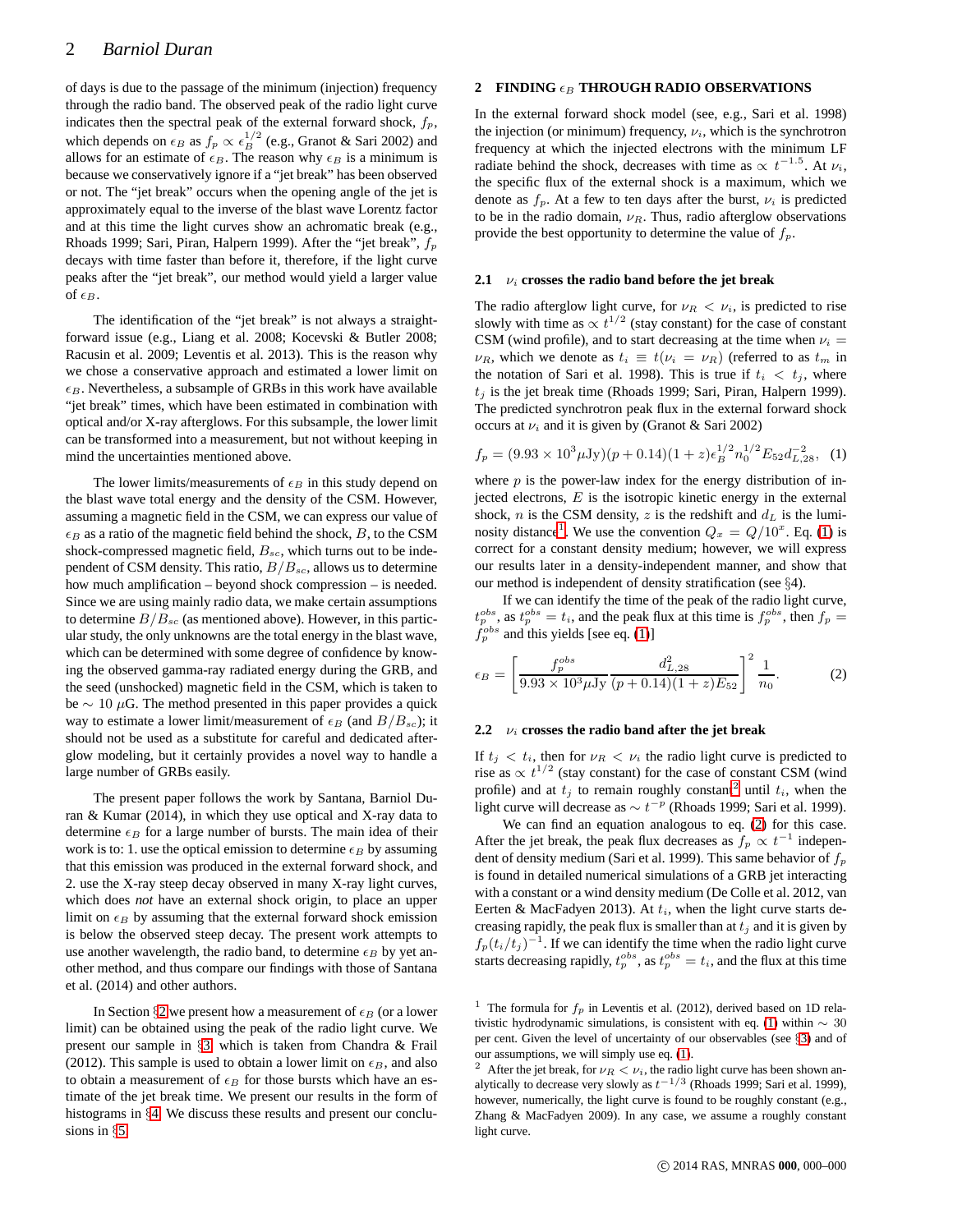is  $f_p^{obs}$ , then this flux should be given by  $f_p^{obs} = f_p(t_p^{obs}/t_j)^{-1}$ . This last expression yields, using eq. [\(1\)](#page-1-2),

<span id="page-2-2"></span>
$$
\epsilon_B = \left[\frac{f_p^{obs}}{9.93 \times 10^3 \mu \text{Jy}} \frac{d_{L,28}^2}{(p+0.14)(1+z)E_{52}}\right]^2 \frac{1}{n_0} \left(\frac{t_p^{obs}}{t_j}\right)^2. (3)
$$

To summarize, by identifying the time and flux at which the radio light curve starts to decrease,  $(t_p^{obs}, f_p^{obs})$ , and by determining the time of the jet break, we can use eq. [\(2\)](#page-1-4) or eq. [\(3\)](#page-2-2) to obtain a measurement of  $\epsilon_B$ . If the exact location of the jet break is unknown, using eq. [\(2\)](#page-1-4) would provide a *lower limit* on  $\epsilon_B$ , which can be seen from eq.  $(3)$ .

Before we continue, we would like to address the possibility that the peak of the radio light curve is due to the passage of the self-absorption frequency,  $\nu_a$  through the radio band, instead of the passage of  $\nu_i$  as considered above. Consider  $\nu_R < \nu_a < \nu_i$ . In this case,  $\nu_a$  is a constant for a constant CSM, so we must consider a wind profile. For this profile,  $\nu_a \propto t^{-3/5}$ , and the passage of  $\nu_a$ only makes the light curve transition from  $\propto t$  to  $\propto t^{0}$ ; it does not make the light curve decrease. Therefore, a later passage of  $\nu_i$ through  $\nu_R$  (as considered above) is necessary to have a declining light curve. Alternatively, since  $\nu_i$  decreases very rapidly,  $\nu_R$  <  $\nu_a < \nu_i$  could transition quickly to  $\nu_R < \nu_i < \nu_a$ . In that case, we would first get the passage of  $\nu_i$  through  $\nu_R$ , which would make the light curve transition from  $\propto t^{1/2}$  to  $\propto t^{5/4}$  ( $\propto t$  to  $\propto t^{7/4}$ ) for a constant CSM (wind profile), and then we would get the passage of  $\nu_a$  through  $\nu_R$ , which would make the light curve decrease. This last scenario is a definite possibility to explain the peak of radio light curves; however, most radio light curves have a shallower rise, which strongly suggests the passage of  $\nu_i$  through the radio band as the origin of their peak.

#### <span id="page-2-0"></span>**3 SAMPLE SELECTION**

We use the radio afterglow light curves of Chandra & Frail (2012). They use a simple formula ( $\propto t^{1/2}$  and  $\propto t^{-1}$ , below and above the peak, respectively) to fit the radio light curves. They acknowledge that this fit may not be too accurate to represent the entire light curve, however, it is good enough to determine the approximate values of the peak flux,  $f_p^{obs}$ , and the time of the peak,  $t_p^{obs}$  (they use the notation  $F_m$  and  $t_m$ , respectively, see their table 4). These two values, instead of the precise temporal properties of the emission, are the crucial values needed in our analysis.

For the case when the radio light curve starts decaying *before* the jet break, then it is easy to identify the fit done in Chandra & Frail (2012) as an indication of when  $\nu_i$  crosses the radio band and use eq. [\(2\)](#page-1-4) to determine  $\epsilon_B$  (see Section [2.1\)](#page-1-5). This is true for the constant density medium case. For the wind case, the fit should have been  $\propto t^0$  before the peak; however, since we are interested in the flux and time when the light curve starts to decrease, then this is also approximately valid for the wind case. For the case when the radio light curve starts decaying *after* the jet break, then the identification of  $\nu_i$  is not as straightforward. For this case, strictly speaking, one should have allowed for a different fit with three powerlaws:  $\propto t^{1/2}$ ,  $\sim t^0$  and  $\propto t^{-p}$  for a constant density medium, or simply  $\propto t^0$ ,  $\propto t^{-p}$  for a wind medium, as described in the previous section. However, the approximate fit done in Chandra & Frail (2012) and their values of  $t_p^{obs}$  and  $f_p^{obs}$  will still approximately indicate the time when  $\nu_i$  crossed the radio band and the flux at that time. Therefore, for this case we can use eq. [\(3\)](#page-2-2) to determine  $\epsilon_B$ . For the case when  $t_j$  is not known, we can use eq. [\(2\)](#page-1-4) to determine a lower limit on  $\epsilon_B$ .

A detailed fit done to each of the radio light curves could in principle indicate the time of the jet break and the time when  $\nu_i$ crosses the radio band (and eliminate a possible small source of error in our calculation, which arises from differences in the fit done in Chandra & Frail 2012 and the one described in the previous section). If more than one radio band is available, then this task is even more certain. However, in cases when the radio data is sparse, or scintillation plays a major role (Frail et al. 2000), then one needs to rely on optical or X-ray data to extract the time of the jet break. In this particular study, we use the jet break values compiled in the table 1 in Chandra & Frail (2012), which are obtained using either optical, X-ray or radio observations, and sometimes a combination of two or more bands.

We begin our sample selection with all 54 GRBs reported on table 4 of Chandra & Frail (2012) for which there were enough data points to determine  $t_p^{obs}$  and  $f_p^{obs}$ . Only 45 of these had a redshift<sup>[3](#page-2-3)</sup>. We calculate the bulk Lorentz factor of the blast wave,  $\Gamma$ , at  $t_p^{obs}$  for these [4](#page-2-4)5 bursts<sup>4</sup>, and find that for 7 of them  $\Gamma(t_p^{obs}) < 2$ . For simplicity, we do not include them in our sample, because a transition to the subrelativistic regime and/or a deviation from the jet geometry might be present in these 7 bursts. This yields a total sample of 38 bursts<sup>[5](#page-2-5)</sup>, for which we can obtain a *lower limit* on  $\epsilon_B$  by using eq. [\(2\)](#page-1-4).

Of these 38 bursts, 19/38 have reported values of  $t_i$  and 7/38 have limits on  $t_i$  (4 lower limits and 3 upper limits), see table 1 of Chandra & Frail (2012). To determine a measurement of  $\epsilon_B$ , the 3 upper limits on  $t_j$  are not useful; however, 3 out of the 4 lower limits on  $t_j$  which are larger than  $t_p^{obs}$  are useful, since they indicate  $t_p^{obs} < t_j$  and eq. [\(2\)](#page-1-4) can be used. This yields a total sample of 23 GRBs, for which we can obtain a *measurement* of  $\epsilon_B$  with eqs. [\(2\)](#page-1-4) and [\(3\)](#page-2-2) for  $t_p^{obs} < t_j$  and  $t_p^{obs} > t_j$ , respectively.

We use the observed peak flux  $f_p^{obs}$  at  $t_p^{obs}$  and the value of  $t_j$ from Chandra & Frail (2012). We treat both samples, the one with 38 GRBs (lower limits on  $\epsilon_B$ ) and its subsample of 23 GRBs with  $t_j$  (measurements of  $\epsilon_B$ ), separately. We take the isotropic kinetic energy to be  $E = 5E^{iso}_{\gamma}$ , where  $E^{iso}_{\gamma}$  is the isotropic gamma-ray radiated energy during the prompt emission, so that the efficiency in producing gamma-rays is  $\sim 20$  per cent. We also take  $p = 2.4$ (Curran et al. 2010), however, its exact value does not affect our results. Finally, the density is a free parameter, and we take  $n = 1$ cm<sup>−</sup><sup>3</sup> to display our results, which means that the histograms and tables can be viewed as displaying the quantity  $\epsilon_B n$ . We report the data of each GRB of our sample of 38 bursts (23 bursts) in Table [1](#page-3-0) (Table [2\)](#page-4-1) and we present a histogram of the lower limits (measurements) of  $\epsilon_B$  in Figure [1.](#page-5-0)

### <span id="page-2-1"></span>**4 RESULTS**

In order to eliminate the uncertainty on density, which might vary over many orders of magnitude (Soderberg et al. 2006), we can also write  $\epsilon_B$  as a ratio of the magnetic field behind the shock, B, to the expected shock-compressed CSM field,  $B_{sc}$ .

<span id="page-2-3"></span><sup>3</sup> A redshift range  $z = 2 - 3.9$  is given for GRB 980329, we use  $z = 3$  as Chandra & Frail (2012).

<span id="page-2-4"></span><sup>4</sup> The blast wave LF at time  $t_d$  (in days) is  $\Gamma(t_d) = 8(E_{52}/n_0)^{1/8}((1 +$  $(z)^{2/3/8} t_d^{-3/8}$  (Blandford & McKee 1976).

<span id="page-2-5"></span><sup>5</sup> Some radio light curves have some data on more than one radio frequency and we use the frequency with the shortest peak time to ensure that the blast wave is still relativistic. In most cases this also corresponds to the largest  $f_p^{obs}$ , which provides a more conservative value of  $\epsilon_B$ .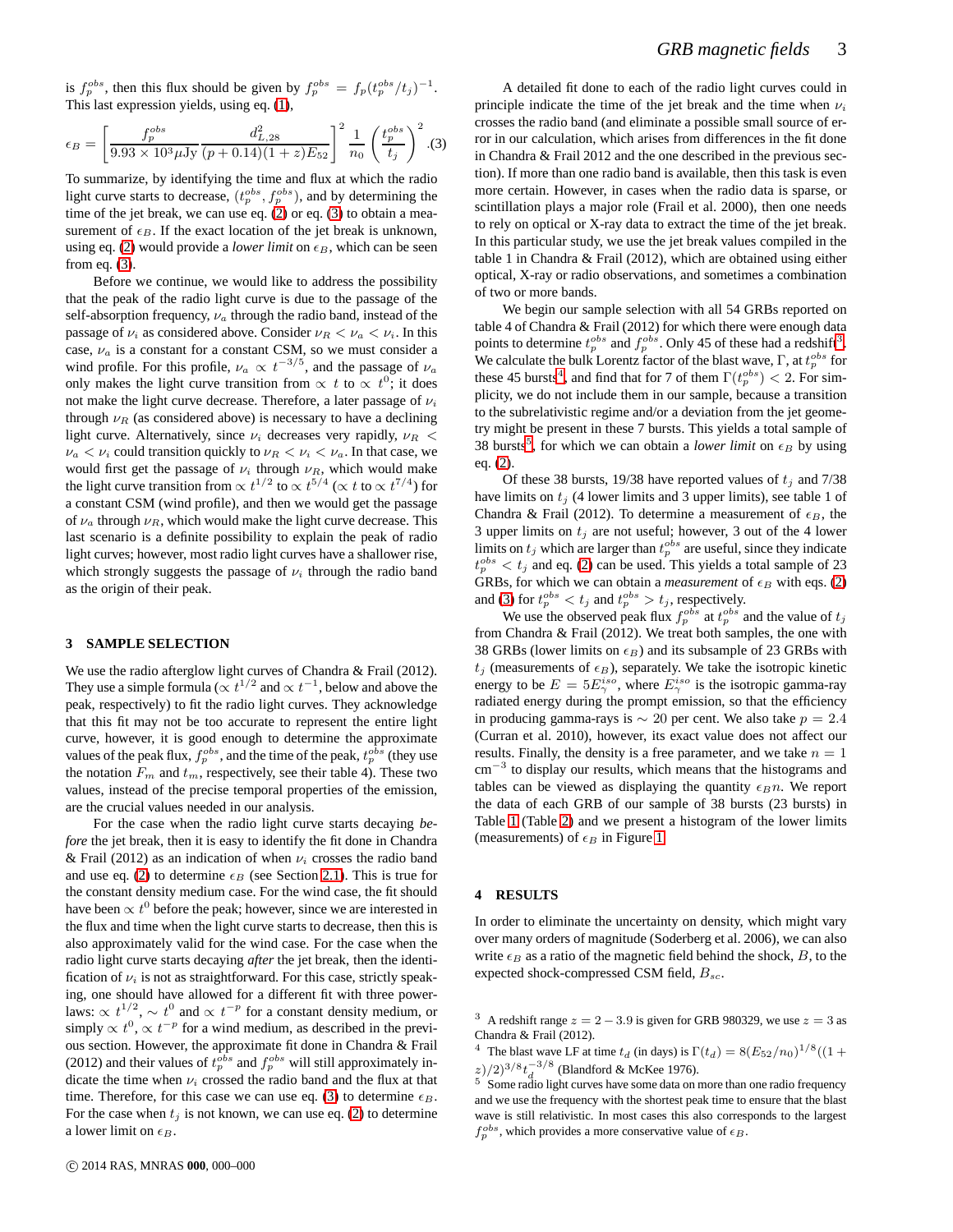| <b>GRB</b> | $\boldsymbol{z}$ | $d_{L,28}$     | $E^{iso}_{\gamma,52}$ | $f_p^{obs}$ | $t_p^{obs}$ | $\log(\epsilon_B)$ | $B/B_{sc}$ |
|------------|------------------|----------------|-----------------------|-------------|-------------|--------------------|------------|
| 021004     | 2.33             | 5.9            | 3.80                  | 1308        | 4.1         | $-3.1$             | 272        |
| 970508     | 0.84             | 1.6            | 0.71                  | 958         | 37.2        | $-3.7$             | 142        |
| 090313     | 3.38             | 9.2            | 4.57                  | 435         | 9.4         | $-3.7$             | 139        |
| 030329     | 0.17             | 0.25           | 1.80                  | 59318       | 5.8         | $-3.7$             | 133        |
| 000301C    | 2.03             | 4.95           | 4.37                  | 520         | 14.1        | $-4.2$             | 73         |
| 981226     | 1.11             | 2.3            | 0.59                  | 137         | 8.2         | $-4.7$             | 44         |
| 080603A    | 1.69             | 3.94           | 2.20                  | 207         | 5.2         | $-4.7$             | 41         |
| 091020     | 1.71             | $\overline{4}$ | 4.56                  | 399         | 10.9        | $-4.8$             | 39         |
| 100814A    | 1.44             | 3.2            | 5.97                  | 613         | 10.4        | $-4.9$             | 33         |
| 000418     | 1.12             | 2.36           | 7.51                  | 1085        | 18.1        | $-5.0$             | 29         |
| 090423     | 8.26             | 26.36          | 11.00                 | 50          | 33.1        | $-5.1$             | 26         |
| 980703     | 0.97             | 1.97           | 6.90                  | 1055        | 9.1         | $-5.2$             | 23         |
| 071010B    | 0.95             | 1.92           | 2.60                  | 341         | 4.2         | $-5.4$             | 19         |
| 011211     | 2.14             | 5.28           | 6.30                  | 162         | 13.2        | $-5.5$             | 17         |
| 000926     | 2.04             | 4.98           | 27.00                 | 629         | 12.1        | $-5.6$             | 14         |
| 991208     | 0.71             | 1.34           | 11.00                 | 1804        | 7.8         | $-5.7$             | 13         |
| 090715B    | 3                | 7.98           | 23.60                 | 191         | 9.2         | $-6.0$             | 9.7        |
| 020819B    | 0.41             | 0.69           | 0.79                  | 291         | 12.2        | $-6.0$             | 9.3        |
| 030226     | 1.99             | 4.8            | 12.00                 | 171         | 6.7         | $-6.1$             | 8.3        |
| 050603     | 2.8              | 7.3            | 50.00                 | 377         | 14.1        | $-6.2$             | 8.0        |
| 071003     | 1.6              | 3.7            | 32.40                 | 616         | 6.5         | $-6.2$             | 7.6        |
| 050820A    | 2.62             | 6.8            | 20.00                 | 150         | 9.4         | $-6.2$             | 7.2        |
| 070125     | 1.55             | 3.54           | 95.50                 | 1778        | 13.6        | $-6.3$             | 6.9        |
| 090328     | 0.74             | 1.41           | 10.00                 | 686         | 16.1        | $-6.4$             | 5.9        |
| 990510     | 1.62             | 3.7            | 18.00                 | 255         | 4.2         | $-6.5$             | 5.6        |
| 010921     | 0.45             | 0.77           | 0.90                  | 161         | 31.5        | $-6.5$             | 5.5        |
| 011121     | 0.36             | 0.59           | 4.55                  | 655         | 8.1         | $-7.1$             | 2.8        |
| 090424     | 0.54             | $\mathbf{1}$   | 4.47                  | 236         | 5.2         | $-7.1$             | 2.6        |
| 050904     | 6.29             | 19.23          | 130.00                | 76          | 35.3        | $-7.3$             | 2.2        |
| 100414A    | 1.37             | 3.03           | 77.90                 | 524         | 8           | $-7.4$             | 2.0        |
| 980329     | 3                | 7.97           | 210.00                | 332         | 33.5        | $-7.4$             | 1.9        |
| 090323     | 3.57             | 9.84           | 410.00                | 243         | 15.6        | $-8.0$             | 0.9        |
| 020405     | 0.69             | 1.29           | 11.00                 | 113         | 18.2        | $-8.2$             | 0.8        |
| 970828     | 0.96             | 1.9            | 29.60                 | 144         | 7.8         | $-8.3$             | 0.7        |
| 000911     | 1.06             | 2.2            | 88.00                 | 263         | 3.1         | $-8.5$             | 0.5        |
| 051022     | 0.81             | 1.6            | 63.00                 | 268         | 5.2         | $-8.6$             | 0.5        |
| 010222     | 1.48             | 3.34           | 133.00                | 93          | 16.8        | $-9.2$             | 0.2        |
| 090902B    | 1.88             | 4.5            | 310.00                | 84          | 14.1        | $-9.6$             | 0.1        |

<span id="page-3-0"></span>**Table 1.** The condition that the observed radio light curve peak flux,  $f_p^{obs}$  (in  $\mu$ Jy, from Chandra & Frail 2012), should be smaller than or equal to the peak synchrotron flux gives a lower limit on  $\epsilon_B$  [eq. [\(2\)](#page-1-4)], shock-compressed magnetic field,  $B/B_{sc}$ , which is independent of CSM density. We assumed that the unshocked CSM field is 10  $\mu$ G. The redshift is z, the luminosity distance (in units of  $10^{28}$  cm) is  $d_{L,28}$ , the k-corrected observed isotropic gamma-ray energy (in units of  $10^{52}$  erg) is  $E_{\gamma,52}^{obs}$  and the observed time of the peak (in days) is  $t_p^{obs}$  (Chandra & Frail 2012). All observed radio frequencies are at 8.46 GHz, except for: GRB 021004 (15 GHz), GRB 030329 (43 GHz), GRB 100814A (7.9 GHz), GRB 980703 and GRB 010921 (4.86 GHz), GRB 070125 (22.5 GHz), and GRB 011121 (8.7 GHz).

Since  $\epsilon_B = (B^2/8\pi)/(4nm_pc^2\Gamma^2)$ , where  $m_p$  is the proton mass and c is the speed of light, and  $B_{sc} = 4\Gamma B_0$ , where  $B_0$  is the unshocked CSM field, which we assume to be  $B_0 \sim 10 \mu$ G, we find  $\epsilon_{B,sc} = B_0^2/(2\pi m_p c^2 n) \sim 10^{-8} n_0^{-1}$ . With this, we can translate  $\epsilon_B$  to  $B/B_{sc}$  as  $B/B_{sc} = (\epsilon_B/\epsilon_{B,sc})^{1/2}$ , where  $\epsilon_B$  is the lower limit (measurement) obtained for our 38 bursts sample (23 bursts sample) and reported in Table [1](#page-3-0) (Table [2\)](#page-4-1). This ratio is independent of the type of CSM medium, whether it is a constant or wind CSM. However, it does depend on the assumed value of  $B_0$ as  $B/B_{sc} \propto (B_0/10\mu\text{G})^{-1}$ . With our definition of  $B/B_{sc}$ , it is possible that our very small lower limits on  $\epsilon_B$  yield  $B/B_{sc} < 1$ . This is not physically possible, but it is consistent, since we are simply reporting a lower limit for a choice of  $B_0$ . Choosing  $B_0 = 1$  $\mu$ G would yield  $B/B_{sc} > 1$  for all bursts.

The upper histogram of Fig. [1,](#page-5-0) which shows the lower limit of  $\epsilon_B(B/B_{sc})$  for our sample of 38 bursts, shows one peak at  $\epsilon_B \approx$ 

 $10^{-7} - 10^{-6}$  ( $B/B_{sc} \approx 3 - 10$ ), where 10/38 of the bursts reside. The mean and median values of the histogram are  $\log(\epsilon_B) \sim -5$  $(B/B_{sc} \sim 30)$ . The minimum and maximum values of the lower limit of  $\epsilon_B$  ( $B/B_{sc}$ ) are  $\sim 2 \times 10^{-10}$  and  $\sim 8 \times 10^{-4}$  ( $\sim 0.1$  and  $\sim$  300). The bottom histogram on Fig. [1,](#page-5-0) which shows the measurements of  $\epsilon_B$  ( $B/B_{sc}$ ) for our subsample of 23 bursts, shows two peaks. One is at  $\epsilon_B \approx 10^{-6} - 10^{-5}$  ( $\dot{B}/B_{sc} \approx 10 - 30$ ) with 7/23 bursts, and the other is at  $\epsilon_B \approx 10^{-4} - 10^{-3} (B/B_{sc} \approx 100 - 300)$ with 5/23 bursts. The mean and median values of the histogram are also log( $\epsilon_B$ ) ∼ −5 ( $B/B_{sc}$  ∼ 30). The minimum and maximum values of  $\epsilon_B (B/B_{sc})$  are  $\sim 10^{-8}$  and  $\sim 0.03$  ( $\sim 1$  and  $\sim 1700$ ).

Although we have decided to show the values of  $\epsilon_B$  for a constant density medium case in Tables [1](#page-3-0) and [2](#page-4-1) and in Fig. [1,](#page-5-0) we remind the reader that the more relevant quantity to focus on is  $B/B_{sc}$  (also presented in these tables and figure), since this quantity is density-independent. Let us show this explicitly now.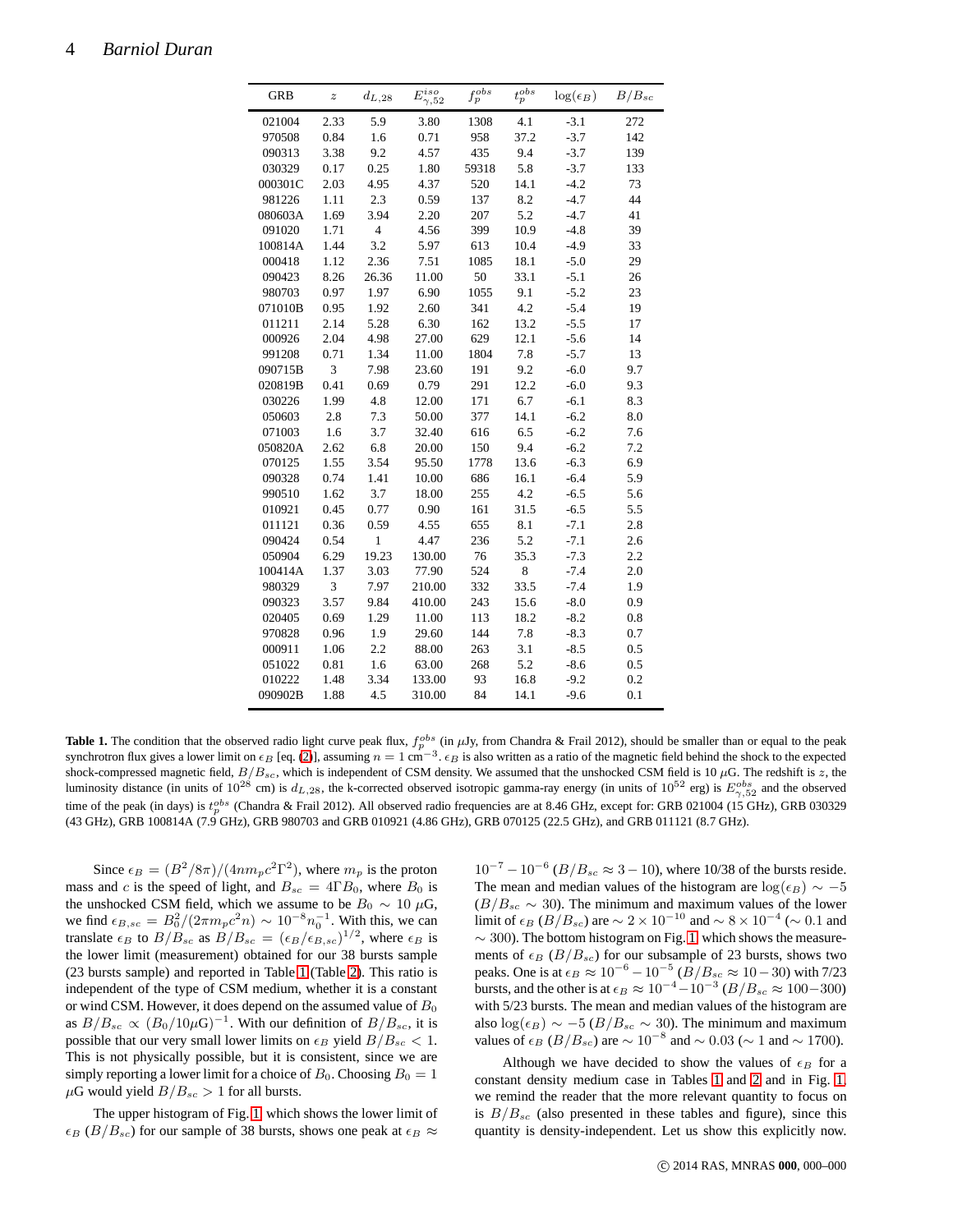| <b>GRB</b> | $t_p^{obs}$ | $t_j$ | $\log(\epsilon_B)$ | $B/B_{sc}$     | <b>SFR</b> | $\log(M_{gal})$ | <b>SSFR</b>    | Morphology |
|------------|-------------|-------|--------------------|----------------|------------|-----------------|----------------|------------|
| 090313     | 9.4         | 0.79  | $-1.5$             | 1655           |            |                 |                |            |
| 090715B    | 9.2         | 0.21  | $-2.7$             | 427            |            |                 |                |            |
| 021004     | 4.1         | 7.6   | $-3.1$             | 272            | 29         | 10.2            | 1.83           | S          |
| 970508     | 37.2        | 25    | $-3.3$             | 212            | 1.14       | 8.52            | 3.44           | S          |
| 000301C    | 14.1        | 5.5   | $-3.4$             | 186            |            |                 |                |            |
| 030329     | 5.8         | 9.8   | $-3.7$             | 133            | 0.11       | 7.74            | $\mathfrak{2}$ |            |
| 011211     | 13.2        | 1.77  | $-3.7$             | 129            | 4.9        | 9.77            | 0.83           | М          |
| 000926     | 12.1        | 1.8   | $-4.0$             | 97             | 2.28       | 9.52            | 0.69           | M          |
| 030226     | 6.7         | 0.84  | $-4.3$             | 66             |            |                 |                |            |
| 000418     | 18.1        | 25    | $-5.0$             | 29             | 10.35      | 9.26            | 5.69           |            |
| 980703     | 9.1         | 7.5   | $-5.1$             | 28             | 16.57      | 9.33            | 7.75           |            |
| 090423     | 33.1        | >45   | $-5.1$             | 26             |            |                 |                |            |
| 070125     | 13.6        | 3.8   | $-5.2$             | 25             |            |                 |                |            |
| 990510     | 4.2         | 1.2   | $-5.4$             | 20             |            |                 |                |            |
| 011121     | 8.1         | 1.3   | $-5.5$             | 17             | 2.24       | 9.81            | 0.35           | D          |
| 090328     | 16.1        | 9     | $-5.9$             | 11             | 3.6        | 9.82            | 0.54           |            |
| 050820A    | 9.4         | 7.35  | $-6.0$             | 9              |            |                 |                |            |
| 090424     | 5.2         | 1.6   | $-6.1$             | 8              |            |                 |                |            |
| 020405     | 18.2        | 1.67  | $-6.1$             | 8              | 3.74       | 9.75            | 0.67           | A, M       |
| 010921     | 31.5        | 33    | $-6.5$             | 6              | 2.5        | 9.69            | 0.51           | D          |
| 010222     | 16.8        | 0.93  | $-6.7$             | $\overline{4}$ | 0.34       | 8.82            | 0.51           | S          |
| 970828     | 7.8         | 2.2   | $-7.2$             | $\mathfrak{2}$ | 0.87       | 9.19            | 0.56           | A, M       |
| 090323     | 15.6        | >20   | $-8.0$             | 1              |            |                 |                |            |

<span id="page-4-1"></span>**Table 2.** The observed radio light curve peak flux,  $f_p^{obs}$  (in  $\mu$ Jy) is used to obtain a measurement of  $\epsilon_B$  using eqs. [\(2\)](#page-1-4) and [\(3\)](#page-2-2), depending if  $t_p^{obs} < t_j$  or  $t_p^{obs} > t_j$ . This can be done for 23 GRBs out of our sample of 38 (see Table [1\)](#page-3-0) for which a value of  $t_j$  (in days) has been reported in Chandra & Frail (2012). We assume  $n = 1$  cm<sup>-3</sup>. GRBs for which  $t_p^{obs} < t_j$  are displayed in italics.  $\epsilon_B$  is also written as a ratio of the magnetic field behind the shock to the expected shock-compressed magnetic field,  $B/B_{sc}$ , which is independent of CSM density. We assumed that the unshocked CSM field is 10  $\mu$ G. The GRB host galaxy star formation rate is SFR, in  $M_{sun}$  per year; its mass is  $M_{gal}$ , in units of  $M_{sun}$ ; its specific star formation rate is SSFR=SFR/ $M_{gal}$ , in units of Gyr<sup>−1</sup> (Savaglio et al. 2009, see footnote 6) and its morphology is given in the last column (S=Spheroid, M=Merger, D=Disk, A=Asymmetric) from the sample presented in Wainwright, Berger & Penprase (2007) using the notation in Savaglio et al. (2009).

Suppose that the GRB goes off in a wind medium, then eq. [\(2\)](#page-1-4) should be replaced with the relevant equation for the wind medium, which is  $f_p \propto \epsilon_B^{1/2} A_* E^{1/2} t^{-1/2}$ , where  $A_*$  is the wind density parameter (e.g., Granot & Sari 2002). It is easy to show that  $B/B_{sc} = (\epsilon_B/\epsilon_{B,sc})^{1/2}$  is density-independent, because the wind density is  $n \propto E^{-1} A_*^2 t^{-1}$ . Therefore, it is convenient to focus on the density-independent quantity  $B/B_{sc}$ .

#### **4.1 Consistency check of**  $ν<sub>i</sub>$

We can also check that the measurement of  $\epsilon_B$  for our subsample of 23 bursts is also consistent with the fact that at the time of the peak of the radio light curve the observing radio band,  $\nu_R$ , should be approximately equal to the injection frequency. The injection frequency is given by (Granot & Sari 2002)

<span id="page-4-2"></span>
$$
\nu_i = (3.73 \times 10^{15} \text{Hz})(p - 0.67)(1 + z)^{\frac{1}{2}} E_{52}^{\frac{1}{2}} \bar{\epsilon}_e^2 \epsilon_B^{\frac{1}{2}} t_d^{-\frac{3}{2}}, \qquad (4)
$$

where  $\bar{\epsilon}_e = \epsilon_e \left(\frac{p-2}{p-1}\right)$  and  $\epsilon_e$  is the fraction of the total energy behind the shock in electrons, and  $t_d$  is the observed time after the burst in days. We note that the injection frequency depends strongly on  $\epsilon_e$  and p. This is the main reason why we decided to use the constraint on the radio light curve peak flux, instead of a constraint on  $\nu_i$ , to determine a lower limit on  $\epsilon_B$ .

The value of  $\nu_i$  in eq. [\(4\)](#page-4-2) is valid *before* the jet break,  $t_j$ . After  $t_j$ ,  $\nu_i$  decrease as  $\nu_i \propto t^{-2}$  independent of density medium (Sari et al. 1999), therefore, for the case when  $t_j < t_p^{obs}$ , we will calculate  $\nu_i$  at  $t_j$ ,  $\nu_i(t_j)$ , with eq. [\(4\)](#page-4-2), and its value at  $t_p^{obs}$  will be given by  $\nu_i(t_p^{obs}) = \nu_i(t_j)(t_p^{obs}/t_j)^{-2}$ . This same behavior of  $\nu_i$ 

is found in numerical simulations of De Colle et al. (2012) for a wind medium. However, for a constant density medium,  $\nu_i$  steepens more than  $\propto t^{-2}$  after the jet break (van Eerten & MacFadyen 2013), to  $\nu_i \propto t^{-2.9}$  according to De Colle et al. (2012). Nevertheless, the conclusions in the next paragraph apply even for this steeper behavior.

As a rough consistency check and keeping in mind the uncertainties in calculating  $\nu_i$ , we check whether  $\nu_i(t_p^{obs}) \sim \nu_R$ . We use the same assumptions as before,  $p = 2.4$ ,  $E = 5E^{iso}_{\gamma}$ , and use  $\epsilon_e \approx 0.2$  (as found in a literature compilation of  $\epsilon_e$  in Santana et al. 2014). We use the values of  $\epsilon_B$  found in the previous section (Table [2\)](#page-4-1) to find  $\nu_i(t_p^{obs})$  and find that for 30 per cent of our sample of 23 GRBs,  $\nu_R \lesssim \nu_i (t_p^{obs})$  ( $\nu_R = 8.5$  GHz, otherwise noted in the caption of Table [1\)](#page-3-0). Owning to the strong dependence of  $\nu_i$ on  $\epsilon_e$  and p, we allow  $\epsilon_e$  to vary only by a factor of  $\sim$  2, and p to vary between  $p = 2.2 - 2.4$ , and find that all GRBs are consistent with  $\nu_R \sim \nu_i(t_p^{obs})$  (except one, GRB 010921, which is consistent within a factor of few). A similar conclusion can be found for the wind density medium case. We, therefore, conclude that our results on  $\epsilon_B$  obtained using the constraint on the radio peak flux are in agreement with the location of the injection frequency at the time of the peak, keeping in mind the uncertainties in this calculation.

## <span id="page-4-0"></span>**5 DISCUSSION AND CONCLUSIONS**

Assuming that the radio GRB light curve originates in the external forward shock and that its peak at a few to tens of days is due to the passage of the injection frequency through the radio band (before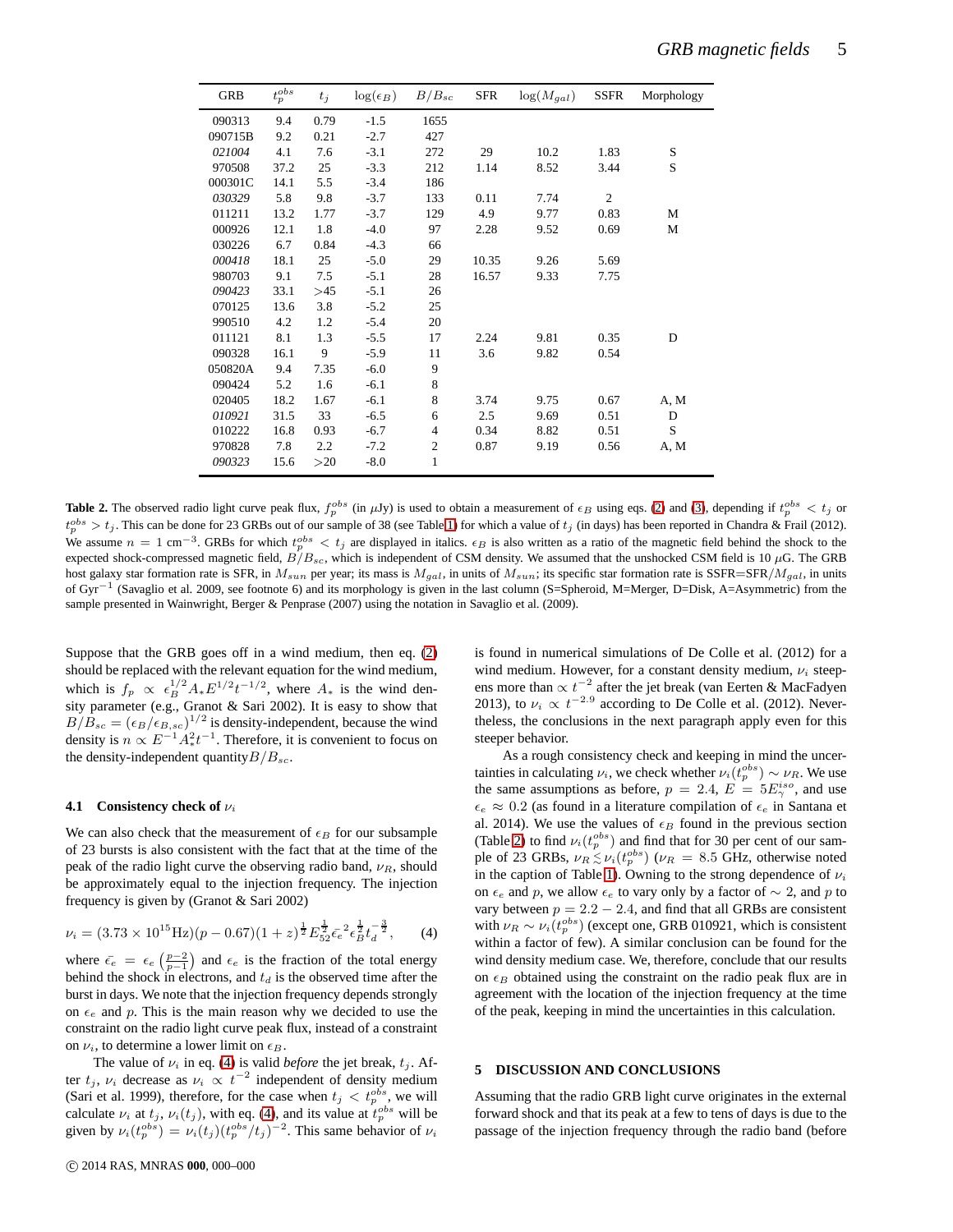

<span id="page-5-0"></span>**Figure 1.** The observed radio light curve peak flux indicates the time when the injection frequency crosses the observed radio band, and yields a lower limit on  $\epsilon_B$  (upper panel). It yields a measurement of  $\epsilon_B$  (lower panel) for those bursts for which a "jet break" has been identified. We present the histogram of lower limits of  $\epsilon_B$  (see upper-horizontal axes) obtained using eq. [\(2\)](#page-1-4) for the sample of GRBs in Table [1](#page-3-0) (upper panel), and the histogram of the measurements of  $\epsilon_B$  obtained using eqs. [\(2\)](#page-1-4) and [\(3\)](#page-2-2), depending if  $t_p^{obs} < t_j$  or  $t_p^{obs} > t_j$ , for the sample of GRBs in Table [2](#page-4-1) (lower panel). We have used  $p = 2.4$ ,  $E = 5E_{\gamma}^{iso}$  and  $n = 1$  cm<sup>-3</sup>. We also express  $\epsilon_B$ as  $B/B_{sc}$  (independent of CSM density), which is the ratio of the magnetic field behind the shock to the expected shock-compressed magnetic field, assuming an unshocked CSM field of  $B_0 = 10 \mu$ G (see lower-horizontal axes). We note that  $B/B_{sc}$  does depend on the assumed value of  $B_0$  as  $B/B_{sc} \propto (B_0/10\mu\text{G})^{-1}$ . This choice of  $B_0$  yields  $B/B_{sc} < 1$  in the upper panel, which is not physically possible, but it is consistent, since we are simply reporting a lower limit for a choice of  $B_0$ , and  $B_0 = 1 \mu$ G would yield  $B/B_{sc} > 1$  for all bursts.

or after the jet break), we have found a lower limit/measurement for the fraction of the energy in the magnetic field to the total energy in the shocked fluid behind the shock,  $\epsilon_B$ . This lower limit (or measurement, for those bursts with estimates of the jet break time) depends on the isotropic kinetic energy in the external shock, which is calculated assuming that the efficiency in producing gamma-rays is about 20 per cent. If the efficiency is smaller (larger), then  $\epsilon_B$ would be smaller (larger) than the obtained value. We have also assumed that the CSM density is 1 cm<sup>-3</sup>. This means that  $\epsilon_B$  in our histograms and tables can be viewed as displaying a value of the quantity  $\epsilon_B n$ . We have also expressed our results as a function of the ratio of the magnetic field behind the shock,  $B$ , to the expected shock-compressed CSM field,  $B_{sc}$ , and we have taken the unshocked CSM field to be  $B_0 \sim 10 \mu$ G. This ratio is an important quantity since it is independent of the CSM density, and it indicates the level, above simple shock compression, that the magnetic field should be amplified. However,  $B/B_{sc}$  does depend on the assumed value of  $B_0$  as  $\propto B_0^{-1}$ .

A clear prediction of our model is that the radio spectral index  $\beta$ ,  $f_{\nu} \propto \nu^{\beta}$ , where  $f_{\nu}$  is the specific flux, should be positive  $(\beta = 1/3)$  before the radio light curve peak and then it should become negative  $(\beta = -(p-1)/2 = -0.7$  for  $p = 2.4$ ) after it, if the peak in the light curve is produced by the passage of the injection frequency through the radio band. This can be tested for radio afterglows that have data at different radio wavelengths before and after the light curve peak.

A possible uncertainty in our study is the fact that the peak in the radio afterglow light curve could also have a contribution of an external reverse shock component. Chandra & Frail (2012), in their table 4, reported: 1. the second peak of afterglow light curves that showed two peaks and, 2. they did not report peaks that occurred earlier than 3 days of afterglow light curves that showed a single peak to avoid a possible reverse shock contribution to the observed peak flux. Nevertheless, if the peak flux in the radio afterglow light curve that we have used has a non-negligible contribution from the reverse shock, then the true value of  $\epsilon_B$  in the forward shock would actually be smaller than the one we calculated, see eq. [\(2\)](#page-1-4).

Another uncertainty is the fact that the jet break could have been misinterpreted. For this reason, in addition to determining a measurement on  $\epsilon_B$  (and  $B/B_{sc}$ ), we have chosen also to determine a lower limit, for which the time of the jet break is not used. This is a conservative approach, given the fact that jet breaks might be more difficult to identify as thought before (e.g., Leventis et al. 2013 and references therein).

Keeping in mind the uncertainties discussed in the previous paragraphs, we would like to determine whether the magnetic field behind the external forward shock in GRBs could be produced by simple shock-compressed CSM magnetic field (as found for a small sample of *Fermi* satellite GRBs, see, Kumar & Barniol Duran 2009, 2010; Barniol Duran & Kumar 2011a, 2011b) or if an additional amplification mechanism is needed. The first thing to determine is the value of the unshocked CSM magnetic field, which is the value of the field in the vicinity of the GRB explosion and we have taken it to be  $B_0 \sim 10 \mu$ G. The reason for our choice of  $B_0$  is that in the Milky Way the field is about  $6 \mu$ G near the Sun and several 100  $\mu$ G in filaments near the Galactic Center (Beck 2009). Values of 5  $\mu$ G have been measured in radio-faint galaxies (with star formation rate of SFR  $\sim 0.2 M_{sun}/yr$ ),  $\sim 10 \mu$ G in normal spiral galaxies,  $20 - 30 \mu$ G in gas-rich spiral galaxies with high star formation rates (SFR  $\sim 3M_{sun}/yr$ ), and  $50 - 100 \mu$ G in starburst galaxies (SFR  $\sim 10 M_{sun}/yr$ ) (Beck 2012). The measurements of the global field of these galaxies suggest that  $B_0$  could be  $B_0 \lesssim 100 \mu$ G. This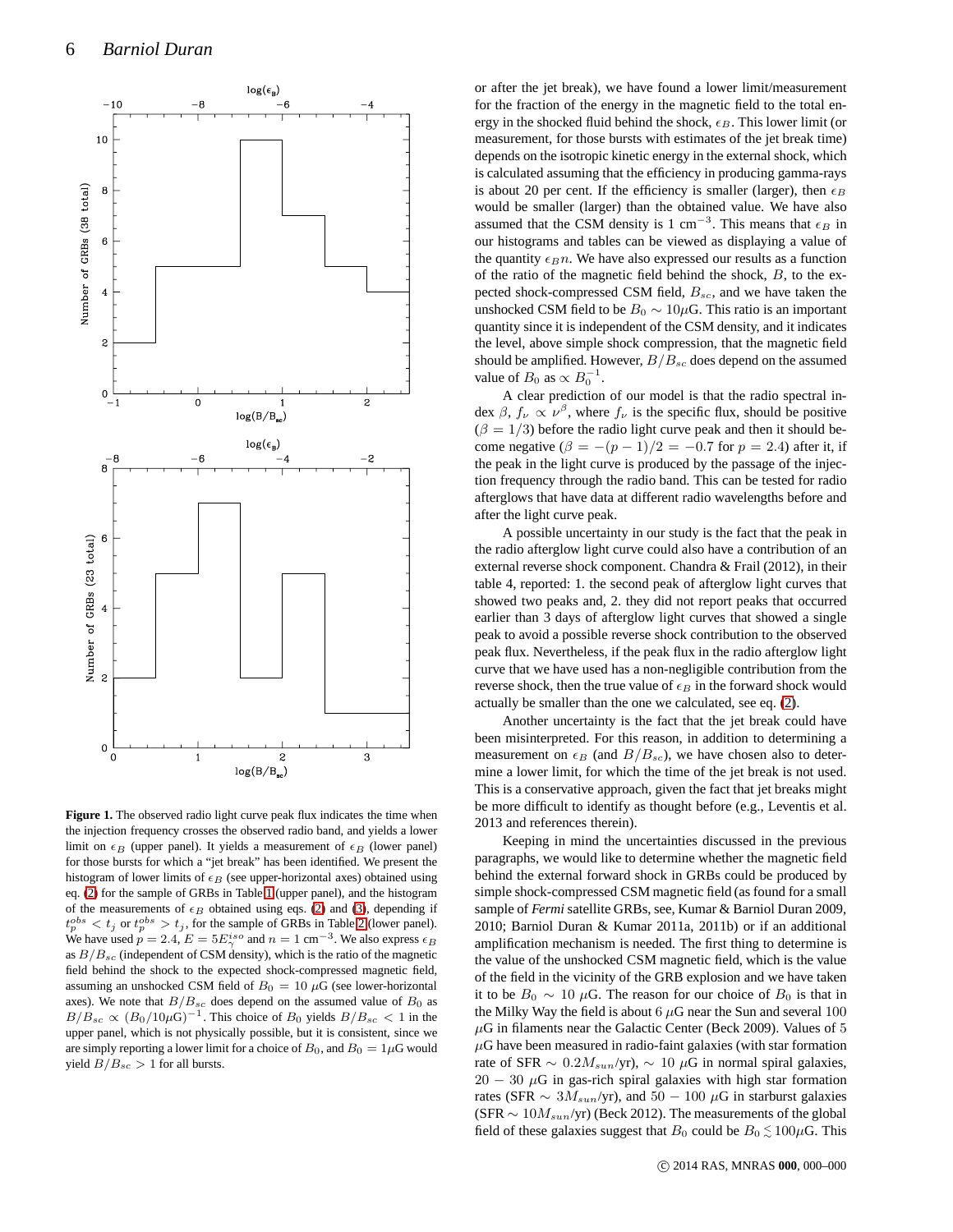means that values of up to  $B/B_{sc} \sim 10$  could be consistent with simple shock-compression of a seed field. This suggests that for our sample of lower limits, for 22/38 bursts (58 per cent) the shock compression origin of the magnetic field is not ruled out and remains a viable possibility. The same applies for 7/23 burst (30 per cent) in our subsample of measurements. The remaining bursts in both samples, which have larger values of  $B/B_{sc}$ , would need an amplification mechanism beyond shock-compression, unless  $B_0$  is larger in these bursts for some reason.

As suggested by the measurements presented in the previous paragraph (see, e.g., Beck 2009) and also by larger fields of 0.5−18 mG obtained in starburst galaxies with SFR  $\sim 100 M_{sun}/yr$  (Robishaw, Quataert & Heiles 2008), galaxies with higher SFR tend to have higher global fields. The strength of the global field might be correlated with the field in the vicinity of the GRB,  $B_0$ . If this is the case, then simple shock-compression would remain a viable possibility for those bursts for which we have found large values of  $B/B_{sc}$ , if they reside within galaxies with high SFR. This idea is in the spirit of the work of Thompson, Quataert & Murray (2009), where they find that for supernova remnants (SNRs) fields larger than that due to shock-compression alone might not be needed for SNR in starbursts (nor for the average SNR in most normal spirals, although it might be needed for individual SNRs at particular moments of time).

We find that 13 GRBs out of our sample of 23 have their host galaxy SFR reported in Savaglio, Glazebrook & Le Borgne  $(2009<sup>6</sup>)$  $(2009<sup>6</sup>)$  $(2009<sup>6</sup>)$ . We present these values in Table [2](#page-4-1) and plot them as a function of our values of  $B/B_{sc}$  and as a function of redshift in Figure [2.](#page-7-0) There is no correlation between SFR and  $B/B_{sc}$ , nor SSFR (specific SFR) and  $B/B_{sc}$ . This does not support the idea that bursts with high values of  $B/B_{sc}$  reside within galaxies with high SFR, and therefore they do require an amplification beyond shock-compression. This assumed however that the global galactic field is a proxy of the field in the vicinity of the GRB progenitor,  $B<sub>0</sub>$ , which might not be the case with a progenitor that regulates the medium and the magnetic fields in its vicinity via winds or other mechanisms, or if the pre-shocked magnetic field is strongly amplified by instabilities that operate ahead of the shock (e.g., Milosavljević & Nakar 2006).

We also report the morphology of GRB host galaxies (Wainwright et al. 2007) in Table [2,](#page-4-1) using the notation in Savaglio et al. (2009). Only 10 GRBs of our sample of 23 have reported mor-phologies. Table [2](#page-4-1) is presented in descending order of  $B/B_{sc}$ . There is no clear indication that GRBs hosted by galaxies of different morphologies have different strengths of  $B/B_{sc}$ . However, as mentioned above, global host galaxy properties might not represent the properties in the vicinity of the GRB. We emphasize that the ideas discussed in this paragraph and in the previous one are based on small number statistics and depend on the jet break time estimate. Larger samples in the future could be used to test them<sup>[7](#page-6-1)</sup>.

Using X-ray and optical data for a sample of GRB afterglows, Santana et al. (2014) have also constrained  $\epsilon_B$ : an upper limit with their X-ray sample and a measurement with their optical sample. We find that 4 GRBs: GRB 071003, GRB 080603A, GRB 090313 (in their optical sample), and GRB 100814A (in their X-ray sample), are common to our radio sample. Using the same assumptions,

we find that our lower limits on  $\epsilon_B$  for these 4 GRBs are consistent with the 3 measurements of  $\epsilon_B$  (optical sample) and the upper limit on  $\epsilon_B$  (X-ray sample) in Santana et al. (2014), showing that their methods and ours are consistent with each other. We note that our lower limits are only smaller by a factor of  $\leq 3$  than the measurements/upper limits of these 4 GRBs. This means that for these 4 bursts the lower limits on  $\epsilon_B$  are a good estimate of their actual values and, thus, require that  $t_j \sim t_p^{obs}$ . Only one of these 4 GRBs is in our subsample of GRBs with know jet break, GRB 090313. We find that our  $\epsilon_B$  estimate using radio data is a factor of 100 larger than the one reported in Santana et al. (2014), since for this burst  $t_j \ll t_p^{obs}$ . This GRB has the highest  $\epsilon_B$  value in Table [2](#page-4-1) (and abnormally high compared with the rest of the sample). After inspecting its optical/X-ray afterglow, we find that its jet break time  $(< 1$  day) is based only on X-ray observations, since at this time the optical afterglow displays flares, and also contamination from a nearby source (Berger 2009, Mao et al. 2009, Melandri et al. 2010). Therefore, this jet break can be regarded as questionable, but we decided to keep it in Table [2](#page-4-1) and Fig. [1.](#page-5-0)

Santana et al.  $(2014)$  find a weak correlation between  $E$  and  $\epsilon_B$ . We do not find it in our radio sample with estimated jet break times, which might be due to the uncertainties in  $t_i$ . Finally, the mean/median value found for  $B/B_{sc} \sim 30$  in our radio sample (for both the lower limits and the measurements) agrees very well with the value found in Santana et al. (2014), where they report  $B/B_{sc}$  ~ 50. We note that three very different methods (using radio, optical and X-ray data) yield consistent values of the level of amplification needed in GRB relativistic collisionless shocks.

Lemoine et al. 2013 have studied bursts with  $> 100$  MeV (detected by the *Fermi* satellite), X-ray, optical and radio data. They explain all these observations in the context of the external forward shock (see, e.g., Kumar & Barniol Duran 2009). However, they consider a decaying field behind the shock (Lemoine 2013), where the  $> 100$  MeV emission is produced by electrons close to the shock front, where  $\epsilon_B \sim 10^{-2} - 10^{-1}$  and the X-ray, optical, and radio emission is produced by electrons further downstream of the shock front, where  $\epsilon_B \sim 10^{-6} - 10^{-4}$ . The latter value of  $\epsilon_B$ is consistent with our obtained median of  $\epsilon_B \sim 10^{-5}$  using radio data.

We note that the median value of  $\epsilon_B$  found in this work, by assuming  $n = 1$  cm<sup>-3</sup> and a 20 per cent efficiency in producing the prompt emission gamma-rays, is a factor of  $\sim 600$  smaller than the median value found in, e.g., Panaitescu & Kumar (2002), in which a detailed multiwavelength analysis of several of the bursts in our sample are presented. The main difference is that the median density found in Panaitescu & Kumar (2002) is ∼ 10 times larger and the median efficiency is  $\sim$  70 per cent. Also, the numerical pre-factor used in eq. [\(1\)](#page-1-2) in Granot & Sari (2002) is much larger than the one used in Panaitescu & Kumar (2002), and since eqs. [\(2\)](#page-1-4) and [\(3\)](#page-2-2) depend on this pre-factor squared, then the effect is to lower  $\epsilon_B$  considerably. A similar conclusion applies to our results regarding  $B/B_{sc}$ .

We would like to finish by comparing our values of  $B/B_{sc}$ with the ones found for young shell-type supernova remnants (SNRs). There is some evidence for field amplification in Galactic SNRs with levels of  $B/B_{sc} \sim 10 - 100$  at particular moments of time (e.g., Völk et al. 2002, Völk, Berezhko & Ksenofontov 2005, Berezhko, Ksenofontov & Völk 2006, see, also, recently, Castro et al. 2013). It is interesting to note that a similar level of amplification as the one presented in this work and in Santana et al. (2014) is observed in these systems. Taken at face value, this might indicate a common amplification mechanism in GRB relativistic afterglows

<sup>6</sup> The GHostS database can be found at www.grbhosts.org

<span id="page-6-1"></span><span id="page-6-0"></span><sup>7</sup> There is also the possibility of an observational bias in the radio sample; however, we find no correlation between  $B/B_{sc}$  and redshift for the entire sample, nor for the subsample with SFR.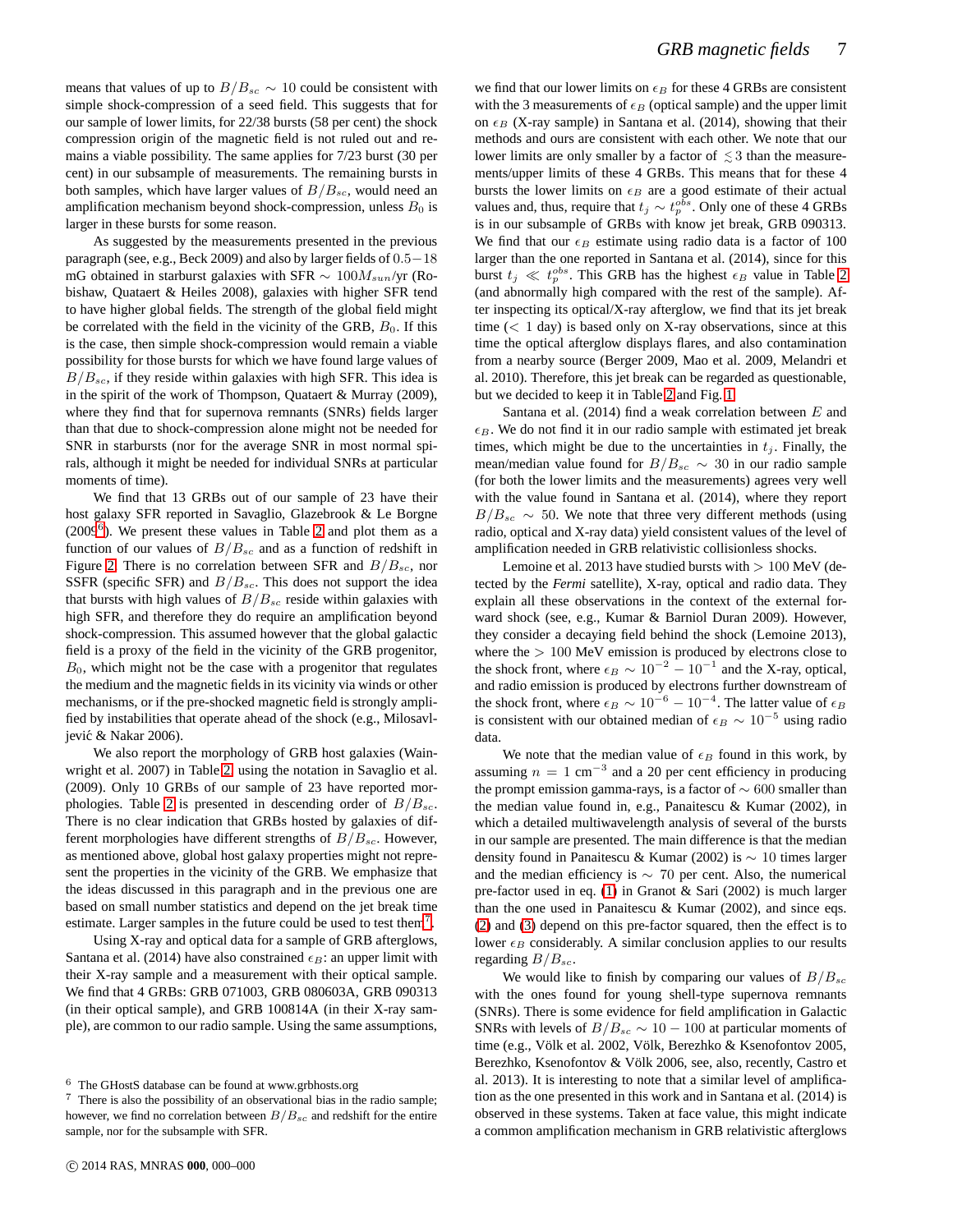

<span id="page-7-0"></span>**Figure 2.** GRB host specific star formation rate (SSFR) and star formation rate (SFR) as a function of  $B/B_{sc}$  (left and middle panels) and star formation rate as a function of  $1 + z$  (right panel).

and non-relativistic SNRs, which might even be found in other very different systems. We should caution, however, that the environment in the vicinity of the GRB explosion remains uncertain and every possible effort to characterize it should be made.

This work emphasizes the importance of radio afterglow observations in studying relativistic collisionless shocks. By using the simple method presented here, one can extract valuable information about the magnetic field behind the shock for GRBs, which have not been monitored extensively at other wavelengths to allow for a complete and detailed afterglow modeling. Radio monitoring of GRB afterglows at various wavelengths continues to be an indispensable tool in the study of collisionless shocks.

### **ACKNOWLEDGMENTS**

I dedicate this work to the memory of Reinaldo Cañizares Pesantes. It is a pleasure to thank Jessa Barniol for her help with Table 1. I thank Rodolfo Santana and Pawan Kumar for a careful reading of the manuscript, and also thank Paz Beniamini, Yuval Birnboim, Fabio de Colle, Uri Keshet, Ehud Nakar, Tsvi Piran, Rongfeng Shen and Hendrik van Eerten for useful discussions. This work was supported by an ERC advanced grant (GRB) and by the I-CORE Program of the PBC and the ISF (grant 1829/12). This research has made use of the GHostS database (www.grbhosts.org), which is partly funded by Spitzer/NASA grant RSA Agreement No. 1287913.

### **REFERENCES**

- Barniol Duran R., Kumar P., 2011a, MNRAS, 412, 522
- Barniol Duran R., Kumar P., 2011b, MNRAS, 417, 1584
- Berger E., 2009, GCN Circ. 8984
- Berezhko E.G., Ksenofontov L.T., Völk H.J., 2006, A&A, 452, 217
- Blandford R. D., McKee C. F., 1976, Phys. Fluids, 19, 1130
- Beck R., 2009, in Strassmeier K.G., Kosovichev A.G., Beckman J.E., eds, Proc. IAU Symp. 259, Cosmic Magnetic Fields: From planets, to Stars and Galaxies. Cambridge Univ. Press, Cambridge, p. 3

Beck R., 2012, SSRv, 166, 215

Castro D., Lopez L.A., Slane P.O., Yamaguchi H., Ramirez-Ruiz E., Figueroa-Feliciano E., 2013, ApJ, 779, 49

Chandra P., Frail D.A, 2012, ApJ, 746, 156

- Couch S.M., Milosavljević M., Nakar E., 2008, ApJ, 688, 462
- Curran P.A., Evans P.A., de Pasquale M., Page M.J., van der Horst A.J., 2010, ApJ, 716, L135
- De Colle F., Ramirez-Ruiz E., Granot J., Lopez-Camara D., 2012, ApJ, 751, 57
- Frail D.A. et al., 2000, ApJ, 534, 559
- Goodman J., MacFadyen A., 2008, J. Fluid Mech., 604, 325
- Granot J., Sari R., 2002, ApJ, 568, 820
- Inoue T., Asano K., Ioka K., 2011, ApJ, 734, 77
- Kocevski D., Butler N., 2008, ApJ, 680, 531
- Kumar P., Barniol Duran R., 2009, MNRAS, 400, L75
- Kumar P., Barniol Duran R., 2010, MNRAS, 409, 226
- Lemoine M., 2013, MNRAS, 428, 845
- Lemoine M., Li Z., Wang X.-Y., 2013, MNRAS, 435, 3009
- Leventis K., van Eerten H.J., Meliani Z., Wijers R.A.M.J., 2012, MNRAS, 427, 1329
- Leventis K., van der Horst A.J., van Eerten H.J., Wijers R.A.M.J., 2013, MNRAS, 431, 1026
- Liang E.-W., Racusin J.L., Zhang B., Zhang B.-B., Burrows D., 2008, ApJ, 675, 582
- Mao J. et al. 2009, GCN Report 204.1
- Medvedev M.V., Loeb A., 1999, ApJ, 526, 697
- Melandri A. et al., 2010, ApJ, 723, 1331
- Mészáros P., Rees M.J., 1993, ApJ, 405, 278
- Mészáros P., Rees M.J., 1997, ApJ, 476, 232
- Milosavljević M., Nakar E., 2006, ApJ, 651, 979
- Mizuno Y., Pohl M., Niemiec J., Zhang B., Nishikawa K.-I., Hardee P.E., 2011, ApJ, 726, 62
- Nakar E., Ando S., Sari R., 2009, ApJ, 703, 675
- Paczyński B., Rhoads J.E., 1993, ApJ, 418, L5
- Panaitescu A., 2005, MNRAS, 363, 1409
- Panaitescu A., Kumar P., 2002, ApJ, 571, 779
- Piran T., 2004, Rev. Modern Phys., 76, 1143
- Racusin J.L. et al., 2009, ApJ, 698, 43
- Rees M.J., Mészáros P., 1992, MNRAS, 258, 41P
- Rhoads J.E., 1999, ApJ, 525, 737
- Robishaw T., Quataert E., Heiles C., 2008, ApJ, 680, 981
- Santana R., Barniol Duran R., Kumar P., 2014, ApJ, 785, 29
- Sari R., Piran T., Narayan R., 1998, ApJ, 497, L17
- Sari R., Piran T., Halpern, J.P., 1999, ApJ, 519, L17
- Sari R., Esin A.A., 2001, ApJ, 548, 787
- Savaglio S., Glazebrook K., Le Borgne D., 2009, ApJ, 691, 182
- Soderberg A.M, 2006, ApJ, 650, 261